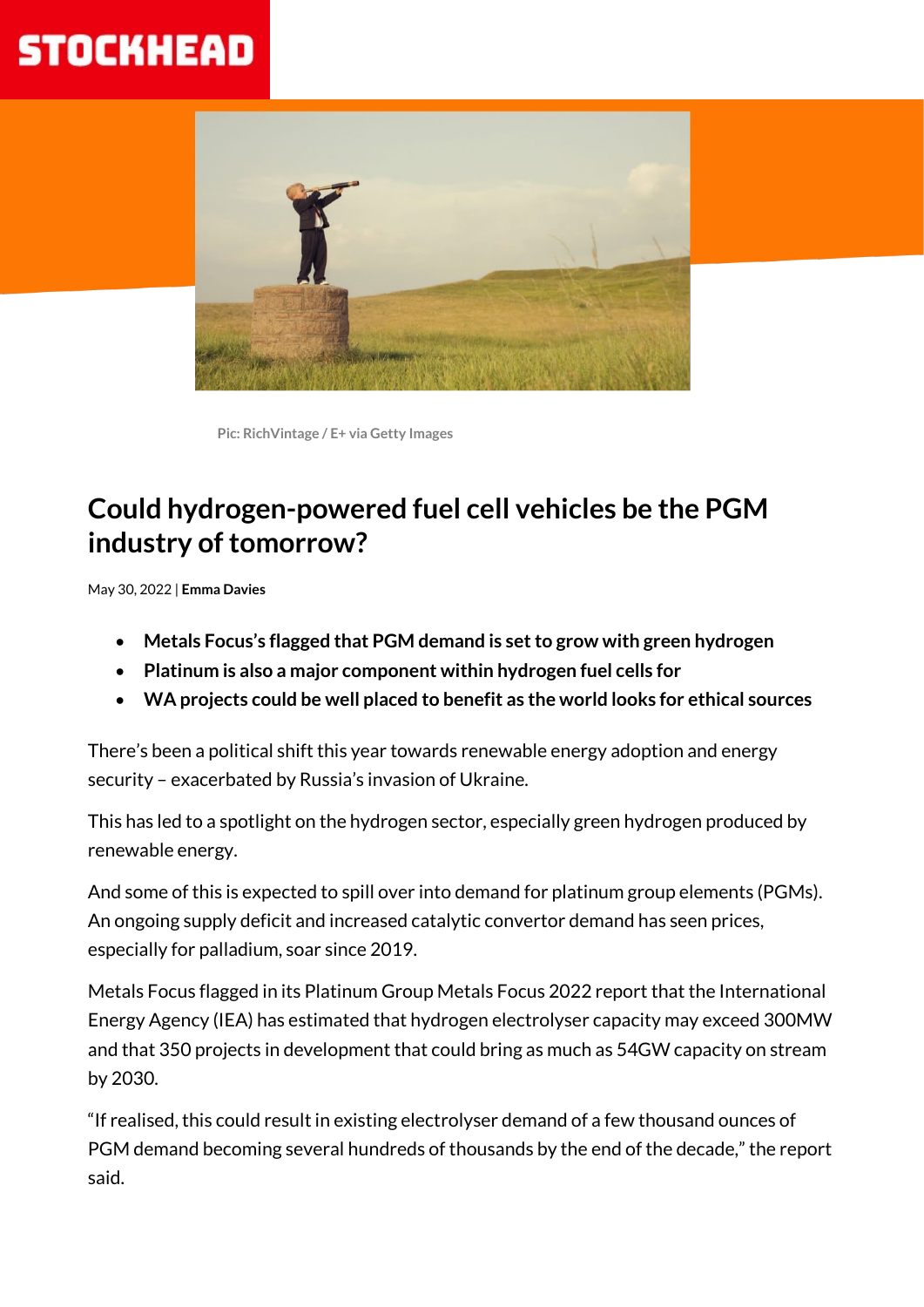

#### **Primarily used in ye olde internal combustion engines**

Right now, the primary use of platinum and palladium is as catalysts to clean nitrous oxides out of internal combustion engines (ICE).

But with the EU banning new ICE car sales by 2035, there'll be a new role for platinum in the hydrogen sector via the the proton exchange membrane (PEM) electrolyser – which requires a compound of iridium on its anode and platinum on its cathode.

"Currently, the largest consumer of PGMs within the hydrogen sector is stationary and portable fuel cells, used to power buildings, temporary encampments, as an emergency power source, or interruptible power supply for data centres," Metals Focus says.

#### **Demand could be stretched between two worlds**

Platinum is also a major component within hydrogen fuel cells for potentially zero carbon emission vehicles – and could be a viable alternative to battery electric vehicles.

Metals Focus says that by end-2030, the transport sector could account for over half of PGM demand from hydrogen applications, predominantly using fuel cell technologies, but potentially also in hydrogen combustion engines.

And Podium Minerals (ASX:POD) MD Sam Rodda reckons that, as electric vehicles and hydrogen fuel cell vehicles take over some of the automobile market, PGMs could be stretched to supply both old and new vehicles.

"If combustion vehicles stay around longer then it'll put pressure on PGM supply to service both old technology and new technology in vehicles," he said.

"If we ramp up hydrogen fuel cells, then the requirements particularly for platinum as the major use will be stretched, because currently, the forecast use of PGMs in a hydrogen fuel cell vehicle could be up to 10 times the amount used currently as a catalyst in combustion vehicles." "Nickel has always been the main game for Panoramic, but Panton was only 70km up the road from their Savannah operation. They were looking at it as a potential supplementary feed source for that existing mill.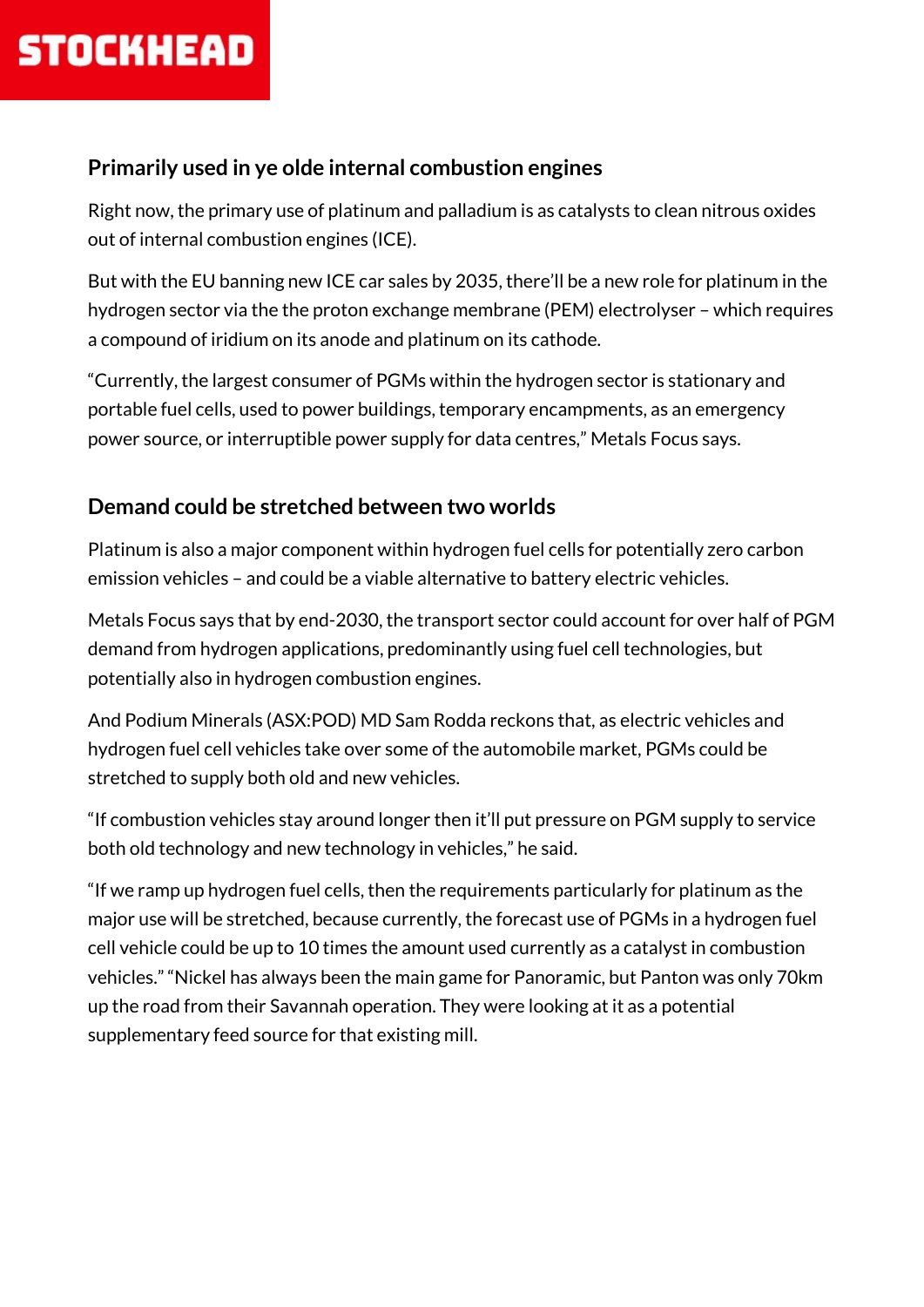#### **Heavy duty hydrogen transport will be the bulk of demand**

PGM-based fuel cells are already in continuous development for automotive, train, marine and aviation industries – and heavy-duty transport will likely be where the bulk of demand comes from.

"Taking the bulk of demand within transport, though, will be heavy-duty trucks, which boast a significant payload capacity advantage over their battery electric counterparts and are less reliant on an ad-hoc refuelling network as is required by personal vehicles," Metals Focus says.

"By end-2030, heavy duty trucks are currently forecast to require over a quarter of a million ounces of platinum, with most demand being seen in China.

"With regards to the light duty industry, Japan will dominate, but the total global ounces will be a fraction of heavy duty, forecast in the magnitude of tens of thousands of ounces."

### **Ethical sources will be top of mind, 'cos Russia**

Russia produces about 40% of global supplies of palladium and 10% of platinum, and Rodda says it's likely consumers will veer towards more ethical/non-conflict supplies of PGMs.

"We've already seen the UK put some restrictions on Russian-sourced PGMs and base metals recently, and I think also a lot of end users and downstream users of PGMs are sourcing socially responsible PGMs globally.

"We expect to see some pressure in that area and that's why I think Australia is well placed with its growing source of PGM exploration companies and exploration projects, to service that demand for socially responsible PGMs.

### **WA projects could be well placed to benefit**

Talking about Australian PGM players, Rodda reckons WA in particular has an opportunities to develop a solid PGM industry.

"With Podium, Chalice (ASX:CHN), Future Metals (ASX:FME), and even recently, Galileo's (ASX:GAL)exciting exploration results, means we're well positioned to service future gaps in this market and provide inputs into our own Australian-based hydrogen economy," he says.

"If we can get to a position where WA can source its own PGMs from WA or Australia through one of our many PGM stories, that it's a good end to end story that the state can look forward to the next eight years or so."